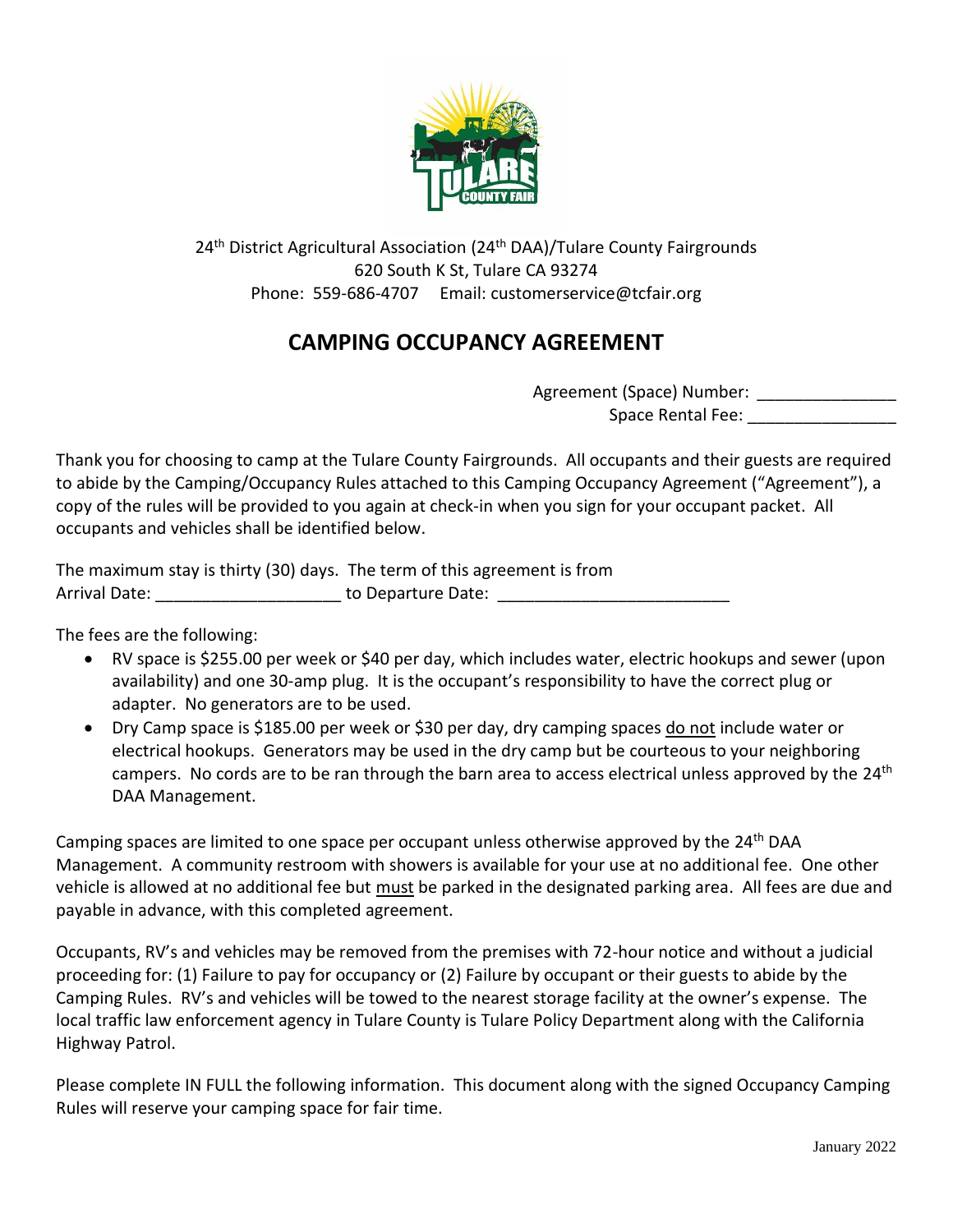| <b>CONTACT INFORMATION:</b>                     |                 |      |                      |                                                                                                         |                                                                                                                |  |  |  |
|-------------------------------------------------|-----------------|------|----------------------|---------------------------------------------------------------------------------------------------------|----------------------------------------------------------------------------------------------------------------|--|--|--|
| Name (please print)                             |                 |      |                      | Driver's License #                                                                                      | State                                                                                                          |  |  |  |
|                                                 |                 |      |                      |                                                                                                         |                                                                                                                |  |  |  |
| <b>Cell Phone Number</b>                        |                 |      | <b>Email Address</b> |                                                                                                         |                                                                                                                |  |  |  |
|                                                 |                 |      |                      |                                                                                                         |                                                                                                                |  |  |  |
| <b>Mailing Address</b>                          |                 |      |                      | City, State, Zip                                                                                        |                                                                                                                |  |  |  |
|                                                 |                 |      |                      |                                                                                                         |                                                                                                                |  |  |  |
| <b>CAMPING INFORMATION:</b>                     |                 |      |                      |                                                                                                         |                                                                                                                |  |  |  |
| <b>RV Space</b>                                 |                 |      | Dry Camp Space       |                                                                                                         | <b>Total Due</b>                                                                                               |  |  |  |
| Water, Electric & Sewer (Upon Availability)     |                 |      |                      | No Hookups                                                                                              |                                                                                                                |  |  |  |
|                                                 | \$40 Per Day or |      |                      | \$30 Per Day or                                                                                         |                                                                                                                |  |  |  |
|                                                 | \$255 Per Week  |      |                      | \$185.00 Weekly                                                                                         |                                                                                                                |  |  |  |
|                                                 |                 |      |                      |                                                                                                         |                                                                                                                |  |  |  |
| <b>RECREATIONAL VEHICLE INFORMATION:</b>        |                 |      |                      |                                                                                                         |                                                                                                                |  |  |  |
|                                                 |                 |      |                      |                                                                                                         |                                                                                                                |  |  |  |
| Year                                            | Make & Model    |      |                      | License Plate #                                                                                         | <b>Total Length</b>                                                                                            |  |  |  |
|                                                 |                 |      |                      |                                                                                                         | ** Total Length is the ENTIRE space that the unit occupies. Due to California State Fire Marshall Regulations, |  |  |  |
|                                                 |                 |      |                      |                                                                                                         | if your unit does not fit in the designated space you will be asked to remove it and no refund will be issued. |  |  |  |
|                                                 |                 |      |                      | **If there are ANY changes to the information on this contract, the occupant MUST notify the office and |                                                                                                                |  |  |  |
|                                                 |                 |      |                      | adjust the contract accordingly or the contract may be revoked, and no refund will be issued.           |                                                                                                                |  |  |  |
|                                                 |                 |      |                      |                                                                                                         |                                                                                                                |  |  |  |
| <b>VEHICLE INFORMATION:</b>                     |                 |      |                      |                                                                                                         |                                                                                                                |  |  |  |
| Type (car, pickup)                              |                 | Year |                      | Make & Model                                                                                            | License Plate #                                                                                                |  |  |  |
|                                                 |                 |      |                      |                                                                                                         |                                                                                                                |  |  |  |
| <b>OCCUPANT INFORMATION (list ALL):</b>         |                 |      |                      | Age of Minors                                                                                           |                                                                                                                |  |  |  |
| Name                                            |                 |      |                      |                                                                                                         |                                                                                                                |  |  |  |
|                                                 |                 |      |                      |                                                                                                         |                                                                                                                |  |  |  |
|                                                 |                 |      |                      |                                                                                                         |                                                                                                                |  |  |  |
|                                                 |                 |      |                      |                                                                                                         |                                                                                                                |  |  |  |
|                                                 |                 |      |                      |                                                                                                         |                                                                                                                |  |  |  |
|                                                 |                 |      |                      |                                                                                                         |                                                                                                                |  |  |  |
|                                                 |                 |      |                      |                                                                                                         |                                                                                                                |  |  |  |
|                                                 |                 |      |                      |                                                                                                         |                                                                                                                |  |  |  |
| <b>EMERGENCY CONTACT NAME AND PHONE NUMBER:</b> |                 |      |                      |                                                                                                         |                                                                                                                |  |  |  |
|                                                 |                 |      |                      |                                                                                                         |                                                                                                                |  |  |  |

*I HAVE READ AND UNDERSTAND THIS CAMPING OCCUPANCY AGREEMENT AND AGREE TO THE ABOVE RENTAL TERMS AND RATES. ALL INFORMATION PROVIDED IS TRUE AND CORRECT.*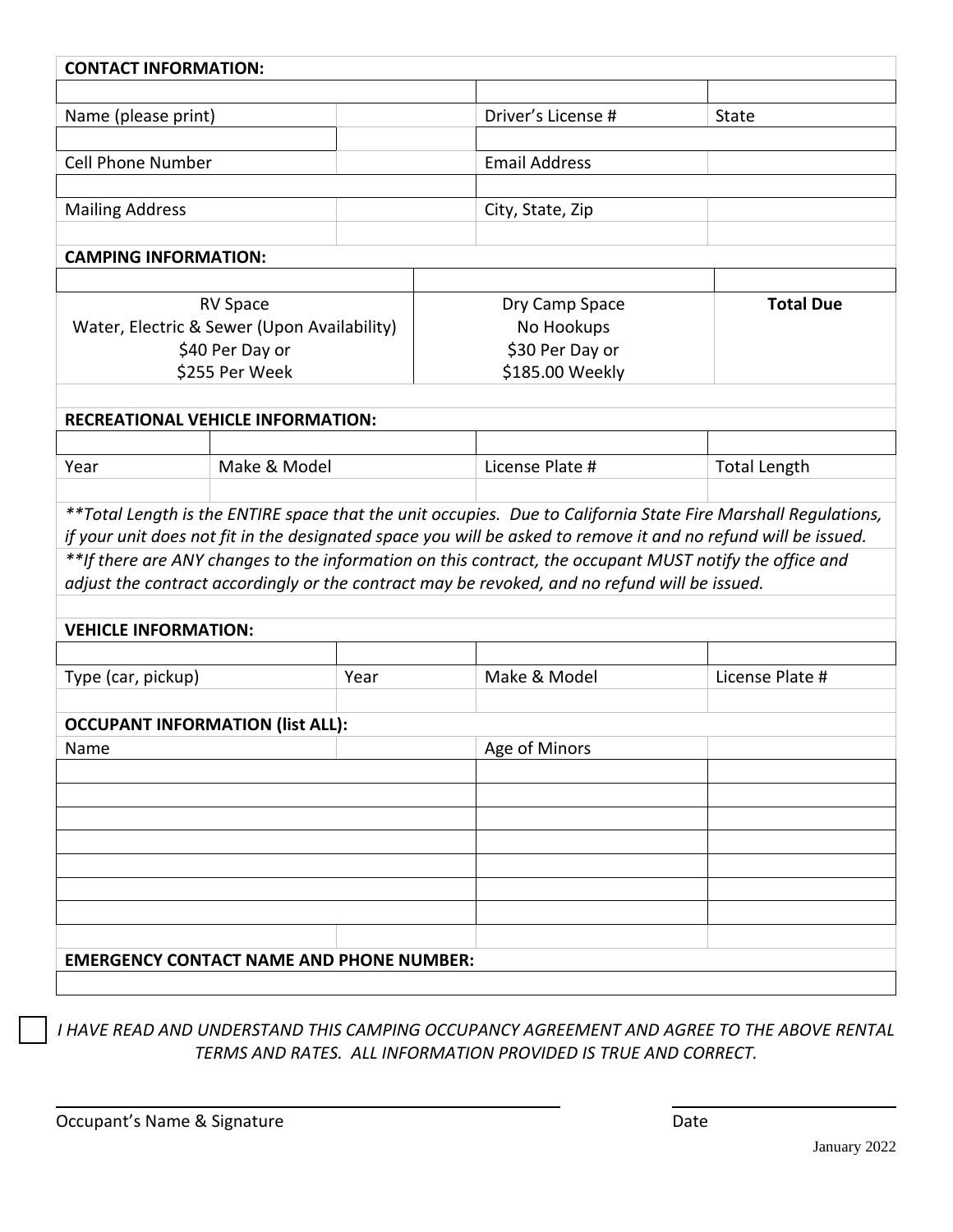

24<sup>th</sup> District Agricultural Association (24<sup>th</sup> DAA)/Tulare County Fairgrounds

## **CAMPING OCCUPANCY RULES**

We hope that your stay at the park will be enjoyable. Please read the following rules and indicate your agreement by signing below. A copy of these rules will be provided to you along with an executed copy of the signed agreement. As the registered occupant, you shall be responsible for all occupants' and guests' adherence to these rules.

- 1. Registration: Persons wishing to stay on the fairgrounds, MUST be over 25 years of age and be approved by the 24<sup>th</sup> DAA Management. A space is not reserved without a completed contract and the appropriate payment. There will only be one space allowed per occupant and prior year occupants have the first choice of renewal. Included with your space is one additional parking pass for the designated parking area.
- 2. Space Specifics: Some spaces can accommodate different size/length of recreational vehicles that will be discussed prior to registration. All RV's MUST park parallel to and within the markers of the assigned space. The TOTAL length on the contract MUST be accurate or you may be asked to remove your unit and no refund will be issued. This is a regulation by the California State Fire Marshall.
- 3. Check In: The office will be open Monday thru Friday from 9:00 AM to 4:00 PM, with staff onsite. The fee MUST have been paid with the completion of this contract to be able to utilize those hours. Occupants are to enter through Gate #18 (off K St) occupants MUST check in and receive your camping packet at the main office (prior to that it will be available with the onsite staff).
- 4. Camping Area: Occupants are to keep all belongings within the assigned space. Areas are to be kept clean and fire-hazard free (no open flames). We do ask that occupants try to conserve electricity during the stay and continue to turn off lights, air conditioner and other appliances when the unit is unoccupied. All local, state, and federal laws regarding use of controlled substances will be abided by occupants and their guests.
- 5. Vehicles: Each occupant will receive one (1) parking pass for an additional vehicle. All vehicle access MUST enter through Gate #18 (off K St) and park in the designated parking area. The designated parking area is the Foundation parking lot. Each vehicle MUST have the display tag visible on the dash or review mirror. A vehicle MAY NOT park in a camping space or in any roadways within the camping areas. At no time is another vehicle, gate or fire lane to be blocked. Vehicles parked illegally will be towed away at the owner's expense. Vehicles with valid handicapped placard will be accommodated when possible; please check with the 24<sup>th</sup> DAA Management.
- 6. Curfew: All persons who remain in the camping area at night MUST be in their recreational vehicle or tent by midnight. There MUST be a supervisor in the RV's that is 25 years of age or older. No disturbances will be tolerated. Violators of this rule will be removed from the grounds and their premiums will be withheld, if applicable. Quiet Hours are 11:00 PM to 7:00 AM.